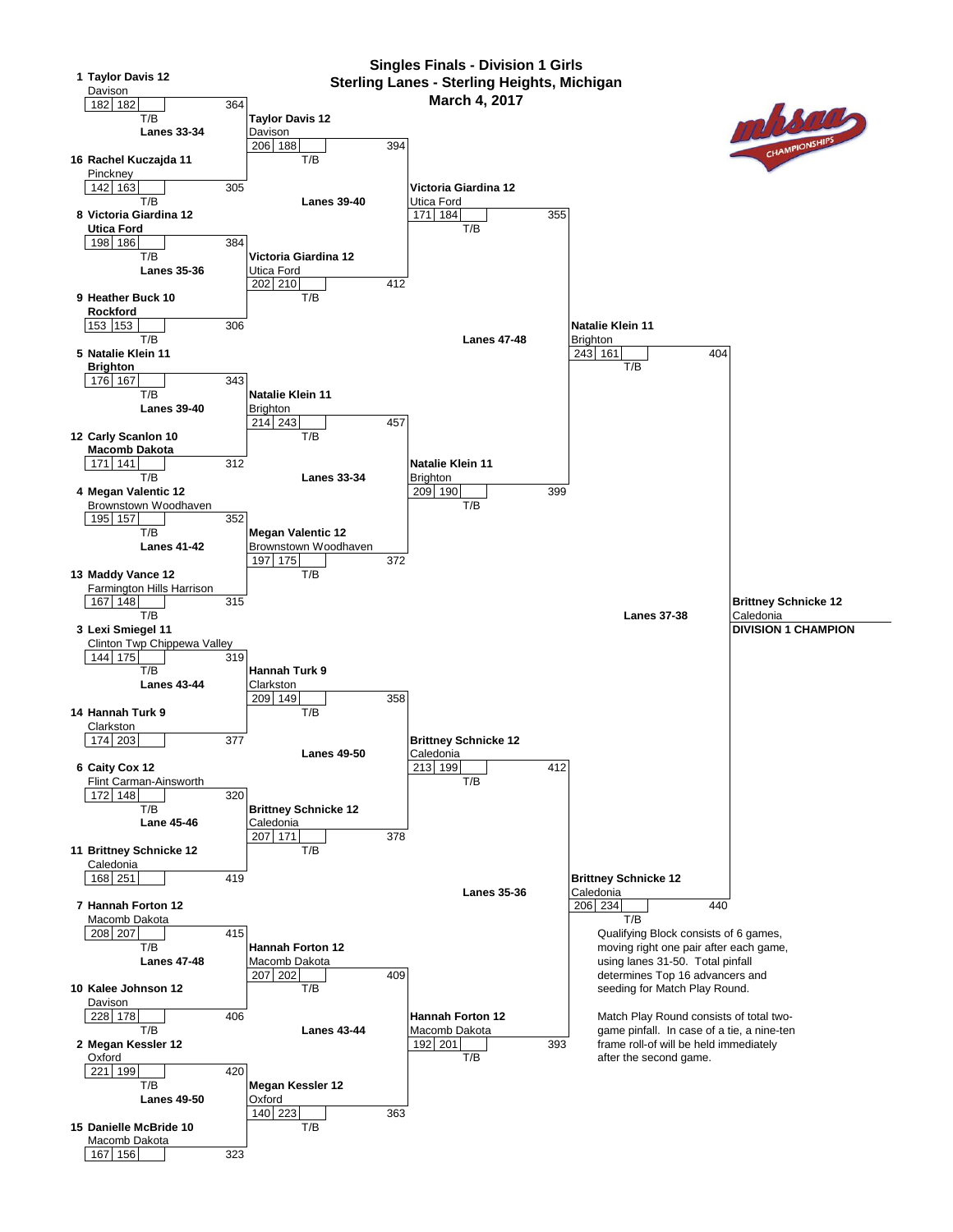**Singles Qualifying - Division 1 Girls Sterling Lanes - Sterling Heights, MI March 4, 2017**



| <b>Place</b>   | <b>Bowler</b>               | <b>School</b>                              | Game 1           | Game 2 | Game 3 | Game 4 | Game 5 Game 6    |     | <b>Total</b> |
|----------------|-----------------------------|--------------------------------------------|------------------|--------|--------|--------|------------------|-----|--------------|
| 1              | <b>Taylor Davis 12</b>      | Davison                                    | 237              | 203    | 205    | 200    | 234              | 155 | 1234         |
| $\overline{2}$ | Megan Kessler 12            | Oxford                                     | 170              | 246    | 181    | 200    | 233              | 200 | 1230         |
| 3              | Lexi Smiegel 11             | Clinton Twp Chippewa Valley                | 188              | 149    | 197    | 182    | 268              | 203 | 1187         |
| 4              | Megan Valentic 12           | Brownstown Woodhaven                       | 188              | 202    | 166    | 183    | 240              | 202 | 1181         |
| 5              | Natalie Klein 11            | <b>Brighton</b>                            | 168              | 232    | 200    | 231    | 174              | 174 | 1179         |
| 6              | Caity Cox 12                | Flint Carman-Ainsworth                     | 203              | 200    | 165    | 200    | $\overline{214}$ | 190 | 1172         |
| $\overline{7}$ | Hannah Forton 12            | Macomb Dakota                              | 180              | 213    | 169    | 190    | 221              | 193 | 1166         |
| 8              | Victoria Giardina 12        | <b>Utica Ford</b>                          | 203              | 198    | 155    | 193    | 222              | 187 | 1158         |
| 9              | Heather Buck 10             | Rockford                                   | 193              | 187    | 211    | 166    | 202              | 193 | 1152         |
| 10             | Kalee Johnson 12            | Davison                                    | 192              | 183    | 208    | 174    | 235              | 153 | 1145         |
| 11             | <b>Brittney Schnicke 12</b> | Caledonia                                  | 178              | 198    | 169    | 211    | 179              | 209 | 1144         |
| 12             | Carly Scanlon 10            | Macomb Dakota                              | 150              | 223    | 217    | 176    | 184              | 190 | 1140         |
| 13             | Maddy Vance 12              | Farmington Hills Harrison                  | 158              | 203    | 159    | 224    | 191              | 204 | 1139         |
| 14             | Hannah Turk 9               | Clarkston                                  | 176              | 213    | 178    | 178    | 225              | 158 | 1128         |
| 15             | Danielle McBride 10         | Macomb Dakota                              | 171              | 168    | 190    | 207    | 211              | 180 | 1127         |
| 16             | Rachel Kuczajda 11          | Pinckney                                   | 191              | 158    | 204    | 189    | 185              | 197 | 1124         |
| 17             | Cecilia Mosqueda 10         | Midland                                    | 175              | 186    | 200    | 199    | 159              | 203 | 1122         |
| 18             | Claire Sandstrom 10         | Oxford                                     | 155              | 189    | 174    | 174    | 236              | 191 | 1119         |
| 19             | Stephanie Schalk 10         | <b>St Clair Shores Lakeview</b>            | 188              | 211    | 171    | 205    | 203              | 140 | 1118         |
| 20             | Olivia Hoeksema 12          | Zeeland                                    | 143              | 234    | 165    | 174    | 201              | 194 | 1111         |
| 21             | Hannah Hatala 12            | Brownstown Woodhaven                       | 220              | 145    | 158    | 173    | 175              | 232 | 1103         |
| 22             | Jenny Pelc 11               | White Lake Lakeland                        | 233              | 161    | 159    | 175    | 168              | 205 | 1101         |
| 23             | Breanna Olthof 12           | <b>Grand Haven</b>                         | $\overline{172}$ | 161    | 164    | 190    | $\overline{202}$ | 205 | 1094         |
| 24             | Abbey Mayer 12              | Saline                                     | 174              | 213    | 170    | 148    | $\overline{212}$ | 175 | 1092         |
| 25             | Megan Armbruster 10         | Oxford                                     | 226              | 171    | 193    | 154    | 185              | 162 | 1091         |
| 26             | Madalyn Harden 10           | Plymouth                                   | 158              | 191    | 191    | 203    | 184              | 157 | 1084         |
| 27             | Meagan Batka 12             | <b>Grand Haven</b>                         | 186              | 138    | 231    | 140    | 214              | 171 | 1080         |
| 28             | Macailin Rodriguez 11       | Caledonia                                  | 172              | 164    | 200    | 167    | 183              | 193 | 1079         |
| 29             | Tamera Robinson 12          | Macomb Dakota                              | 138              | 146    | 200    | 180    | 204              | 204 | 1072         |
| 30             |                             | Montanna Andrews 12 Flint Carman-Ainsworth | 113              | 202    | 202    | 204    | 166              | 176 | 1063         |